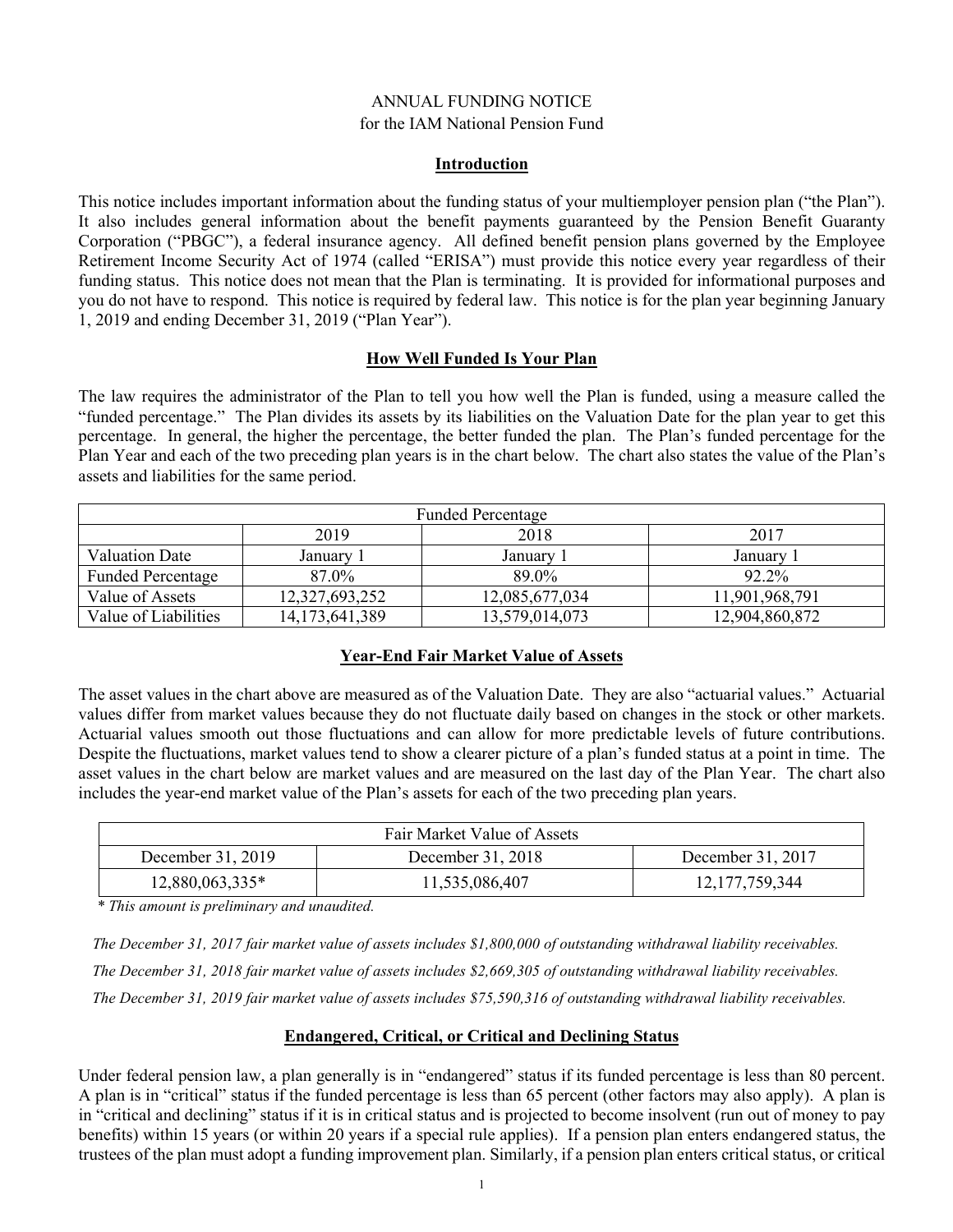and declining status, the trustees of the plan must adopt a rehabilitation plan. Funding improvement and rehabilitation plans establish steps and benchmarks for pension plans to improve their funding status over a specified period of time. The plan sponsor of a plan in critical and declining status may apply for approval to amend the plan to reduce current and future payment obligations to participants and beneficiaries.

The Plan was certified as being in endangered status for the Plan Year (Calendar Year 2019). It was also projected to be in critical status in one of the succeeding five plan years because it was determined that in at least one of those years, the Plan was projected to have an accumulated funding deficiency. As permitted by law, the Plan's trustees voluntarily elected to put the Plan in critical status in the Plan Year.

In an effort to improve the Plan's funding situation, the trustees adopted a rehabilitation plan in April 2019. The trustees will review the rehabilitation plan annually, beginning in 2020. The rehabilitation plan is designed to help the Plan emerge from critical status by the end of the rehabilitation period (December 31, 2031). The rehabilitation plan describes the actions taken by the Plan's trustees, and the benefit and contribution changes to be bargained by the bargaining parties, to improve the funded status of the Plan.

You may obtain a copy of the Plan's rehabilitation plan and the actuarial and financial data that demonstrate any action taken by the Plan toward fiscal improvement by contacting the Benefit Fund Office.

The Plan remains in critical status for the plan year ending December 31, 2020. A separate notification of that status is enclosed.

# **Participant Information**

The total number of participants covered by the Plan on the valuation date was 285,436. Of this number, 97,760 were current employees, 105,095 were retired and receiving benefits, and 82,581 were retired or no longer working for a contributing employer and have a right to future benefits.

### **Funding & Investment Policies**

Every pension plan must have a procedure to establish a funding policy for plan objectives. A funding policy relates to how much money is needed to pay promised benefits. The funding policy of the Plan is that the Plan is funded by employer contributions made at levels and on terms negotiated by the unions and employers and set forth in collective bargaining agreements relating to the Plan. The trustees inform the bargaining parties about the amounts needed to meet the legal funding requirements, based on information provided by the Plan's actuary.

Pension plans also have investment policies. These generally are written guidelines or general instructions for making investment management decisions. The investment policy has been adopted by the Board of Trustees with the advice of the Plan's investment consultant.

Under the Plan's investment policy, the Plan's assets were allocated among these categories of investments, as of the end of the Plan Year. These allocations are percentages of total assets:

| <b>Asset Allocations</b>                                        | Percentage |
|-----------------------------------------------------------------|------------|
| 1. Interest-bearing cash                                        | 1.38%      |
| 2. U.S. government securities                                   | 2.19%      |
| 3. Corporate debt instruments (other than employer securities): |            |
| Preferred                                                       |            |
| All other                                                       | 16.51%     |
| 4. Corporate stocks (other than employer securities):           |            |
| Preferred                                                       |            |
| Common                                                          | 7.91%      |
| 5. Partnership/joint venture interests                          | 37.55%     |
| 6. Real estate (other than employer real property)              |            |
| 7. Loans (other than to participants)                           |            |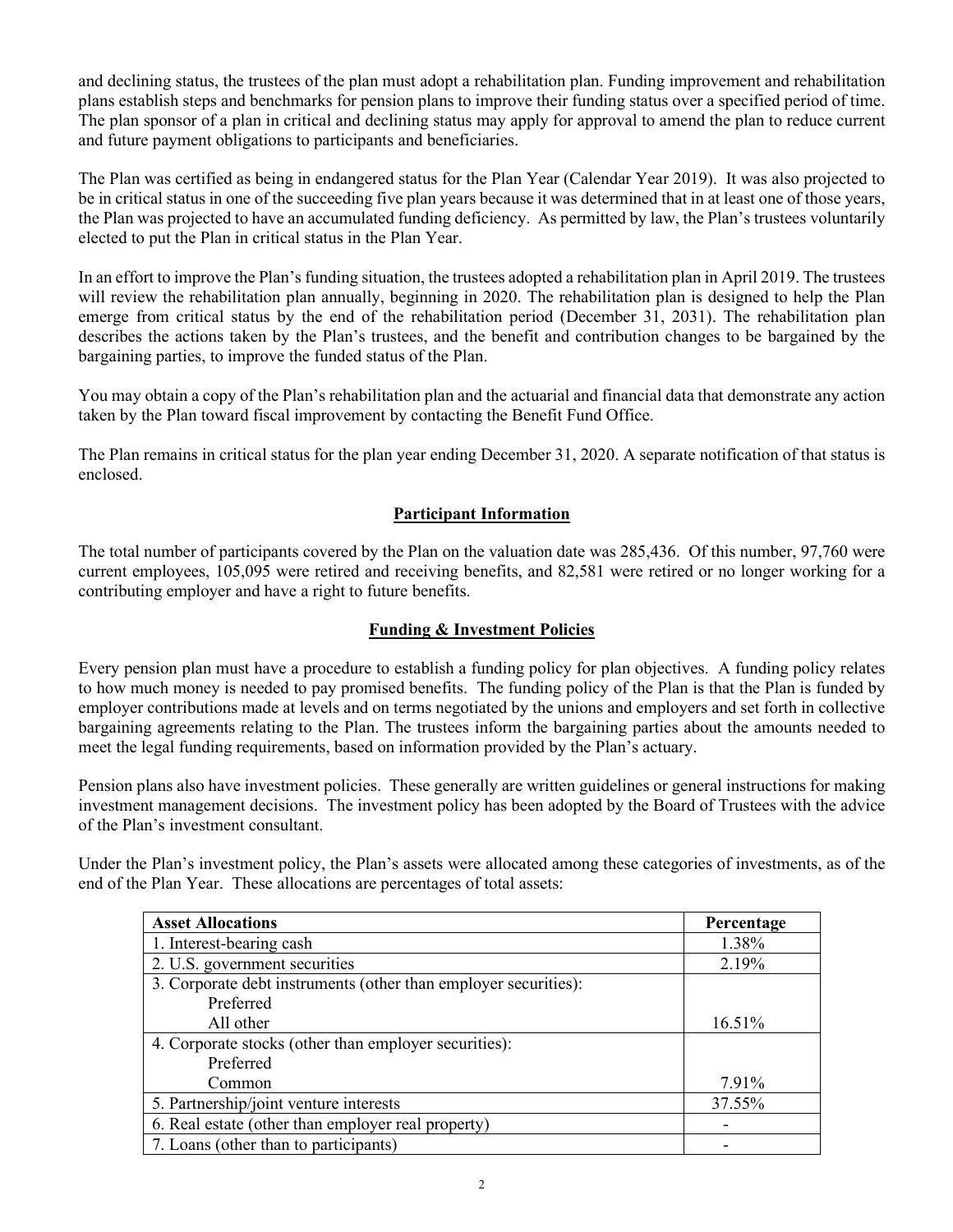| 8. Participant loans                                                   |        |
|------------------------------------------------------------------------|--------|
| 9. Value of interest in common/collective trusts                       | 34.46% |
| 10. Value of interest in pooled separate accounts                      |        |
| 11. Value of interest in master trust investment accounts              |        |
| 12. Value of interest in 103-12 investment entities                    |        |
| 13. Value of interest in registered investment companies (e.g., mutual |        |
| funds)                                                                 |        |
| 14. Value of funds held in insurance co. general account (unallocated  |        |
| contracts)                                                             |        |
| 15. Employer-related investments:                                      |        |
| <b>Employer securities</b>                                             |        |
| Employer real property                                                 |        |
| 16. Buildings and other property used in plan operation                |        |
| 17. Other                                                              |        |

For information about the Plan's investment in the following types of investments – common/collective trusts, pooled separate accounts, or 103-12 investment entities – contact Ryk Tierney, Executive Director, at 202-785-2658. The mailing address is IAM National Pension Fund, 99 M Street, SE, Suite 600, Washington, DC 20003-3799.

## **Right to Request a Copy of the Annual Report**

Pension plans must file annual reports with the US Department of Labor. The report is called the "Form 5500." These reports contain financial and other information. You may obtain an electronic copy of your Plan's annual report by going to [www.efast.dol.gov](http://www.efast.dol.gov/) and using the search tool. Annual reports are also available from the US Department of Labor, Employee Benefits Security Administration's Public Disclosure Room at 200 Constitution Avenue, NW, Room N-1513, Washington, DC 20210, or by calling 202-693-8673. Or you may obtain a copy of the Plan's annual report by making a written request to the plan administrator. Annual reports do not contain personal information, such as the amount of your accrued benefit. You may contact your plan administrator if you want information about your accrued benefits. Your plan administrator is identified on page 4 under "Where to Get More Information."

# **Summary of Rules Governing Insolvent Plans**

Federal law has several special rules that apply to financially troubled multiemployer plans that become insolvent, either as ongoing plans or plans terminated by mass withdrawal. The plan administrator is required by law to include a summary of these rules in the annual funding notice. A plan is insolvent for a plan year if its available financial resources are not sufficient to pay benefits when due for the plan year. An insolvent plan must reduce benefit payments to the highest level that can be paid from the plan's available resources. If such resources are not enough to pay benefits at the level specified by law (see Benefit Payments Guaranteed by the PBGC, below), the plan must apply to the PBGC for financial assistance. The PBGC will loan the plan the amount necessary to pay benefits at the guaranteed level. Reduced benefits may be restored if the plan's financial condition improves.

A plan that becomes insolvent must provide prompt notice of its status to participants and beneficiaries, contributing employers, labor unions representing participants, and PBGC. In addition, participants and beneficiaries also must receive information regarding whether, and how, their benefits will be reduced or affected, including loss of a lump sum option.

# **Benefit Payments Guaranteed by the PBGC**

The maximum benefit that the PBGC guarantees is set by law. Only benefits you have earned a right to receive and that cannot be forfeited (called vested benefits) are guaranteed. There are separate insurance programs with different benefit guarantees and other provisions for single-employer plans and multiemployer plans. Your Plan is covered by PBGC's multiemployer program. Specifically, the PBGC guarantees a monthly benefit payment equal to 100 percent of the first \$11 of the Plan's monthly benefit accrual rate, plus 75 percent of the next \$33 of the accrual rate, times each year of credited service. The PBGC's maximum guarantee, therefore, is \$35.75 per month times a participant's years of credited service.